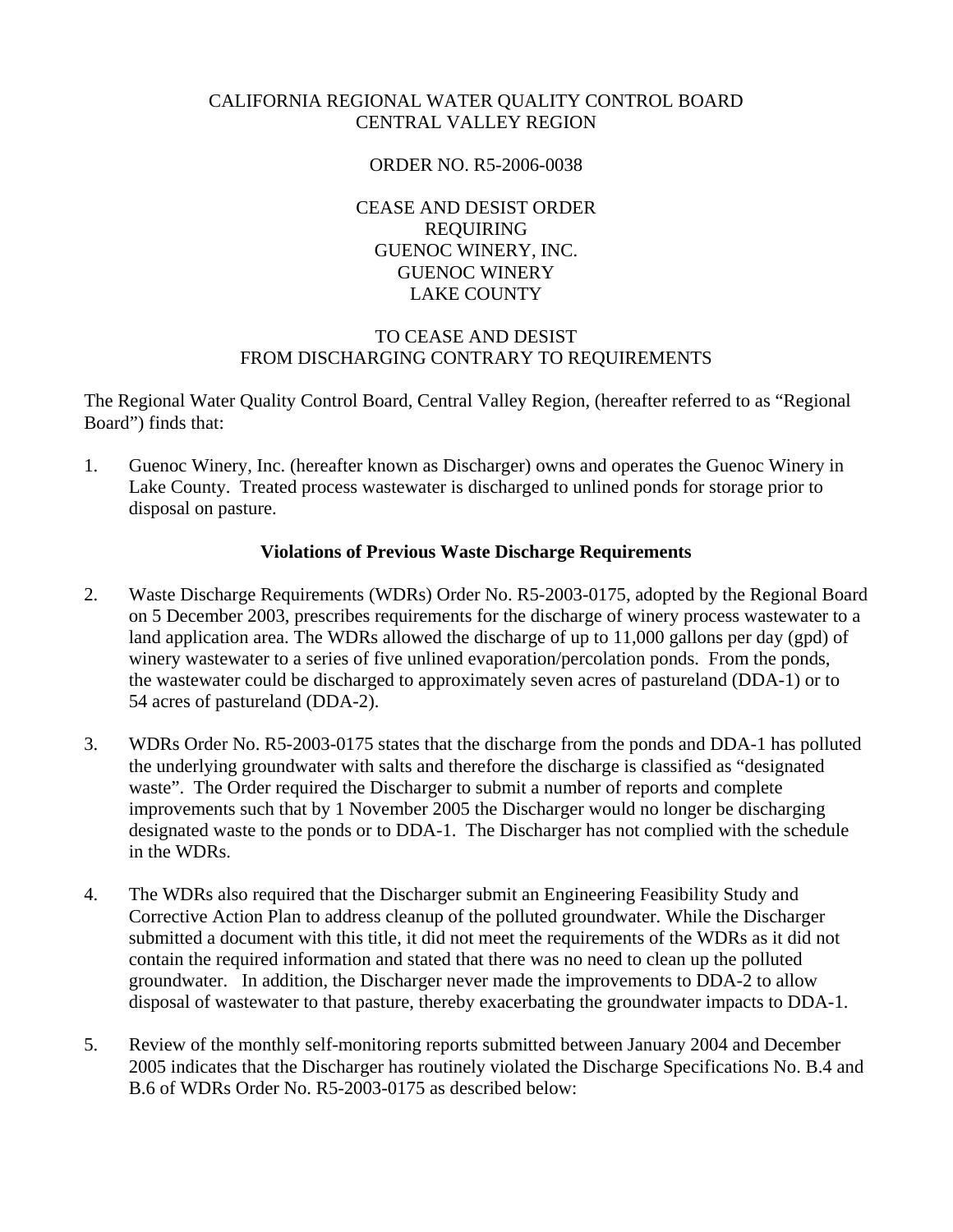- a. Discharge Specification No. B.4 of the WDRs states: *"As a means of discerning compliance with Discharge Specification No. 3, the dissolved oxygen content in the upper zone (one foot) of all wastewater storage ponds shall not be less than 1.0 mg/L."* This specification was violated during 41 weeks in 2004 and 11 weeks in 2005.
- b. Discharge Specification No B.6 of the WDRs states: *"The wastewater treatment and storage ponds shall not have a pH of less than 6.5 or greater than 8.4.*" This specification was violated during 15 weeks in 2004 and 30 weeks in 2005.
- c. In September 2004, the Discharger violated Effluent Limitation C.1 of the WDRs which states: *"Wastewater discharged to the DDAs shall not exceed the following monthly average effluent limits, or such concentrations as the Discharger determines necessary to ensure compliance with the Groundwater Limitations:"*

| Constituent                         | Units | Concentration |
|-------------------------------------|-------|---------------|
| Biological Oxygen Demand (BOD)      | mg/L  | 500           |
| <b>Total Dissolved Solids (TDS)</b> | me/L  | 2,000         |
| Total Nitrogen                      | me/L  | 120           |

 BOD and TDS concentrations in the ponds during this period were 1,500 mg/L and 2,300 mg/L, respectively.

6. As described in Findings No. 38 through 40 of WDRs Order No. R5-2006-0037, a comparison of the groundwater monitoring results from four wells (MW-1 through MW-4) located around the wastewater ponds and two wells (MW-5 and MW-6) located downgradient of DDA-1 versus (a) the background well (MW-7) and (b) the applicable water quality limits shows that the discharge of waste has not just degraded groundwater but has also polluted groundwater. Groundwater has been polluted by TDS, specific conductance, magnesium, sodium, chloride, nitrate, sulfate, and iron. This is a violation of the Groundwater Limitation in WDR Order No. R5-2003-0175.

## **Revised Waste Discharge Requirements**

- 7. The Discharger submitted a revised Report of Waste Discharge (RWD) on 1 December 2004 with supplemental information submitted in June, July, and December 2005, and April 2006. The RWD states that the wastewater will be treated in a Bioreactor followed by discharge to a new Title 27 lined pond (Pond A), with disposal on 54 acres of pasture. The Regional Board subsequently adopted WDRs Order No. R5-2006-0037 on 5 May 2006.
- 8. Background groundwater quality and the design concentration ranges for the treated wastewater exiting the proposed Bioreactor are presented in Finding Nos. 38 and 18, respectively, of WDRs Order No. R5-2006-0037. Selected constituents are summarized in the table below.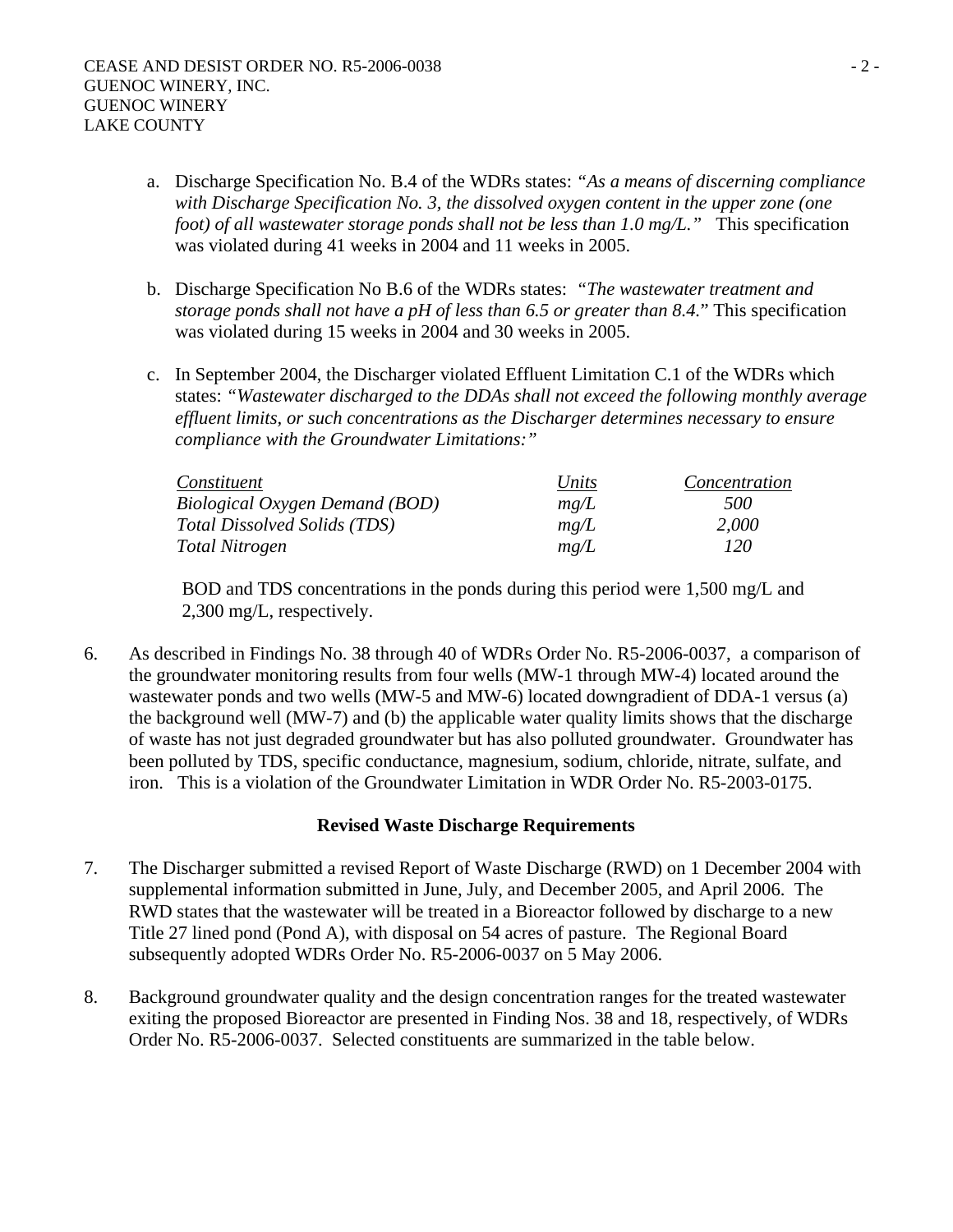| Constituents                        | Units            | Interim background<br>Groundwater Quality <sup>1</sup> | <b>Proposed Bioreactor</b><br><b>Effluent Concentration</b> |
|-------------------------------------|------------------|--------------------------------------------------------|-------------------------------------------------------------|
| pH<br><b>Total Dissolved Solids</b> | pH units<br>mg/L | $7.47 - 8.0$<br>$300 - 490$                            | $6.8 - 7.2$<br>$700 - 900$                                  |
| Chloride                            | mg/L             | $11 - 16$                                              | $14 - 16$                                                   |

 $1$  Interim background groundwater quality concentration range from monitoring well MW-7. Data collected during four consecutive groundwater sampling events (March, June, September, and December 2005). Final background quality will be determined after eight quarterly sampling events.

9. Monitoring data show that the depth of groundwater below the bottom of the existing five wastewater ponds varies seasonally. However, at certain times of the year groundwater rises up to within the ponds.

## **Waste Character and Waste Management Unit Classification**

- 10. Water Code Section 13173 defines "designated waste" to include "[n]on harzardous waste that consists of, or contains, pollutants that, under ambient environmental conditions at a waste management unit, could be released in concentrations that exceed applicable water quality objectives or that could reasonably be expected to affect beneficial uses of waters of the state as contained in the appropriate state water quality control plan."
- 11. Based on the waste characterization data summarized in Finding Nos. 10, 11, and 18 of WDRs Order No. R5-2006-0037 and Finding No. 6 of this Order, several of the individual waste streams and the combined waste stream from the Bioreactor to the five ponds are classified as designated waste due to the concentration of total dissolved solids and individual constituents that exceed limits implementing applicable water quality objectives. The Discharger plans to segregate the water softener brine and treat the remaining wastewater. While such changes will reduce the salinity of the waste stream, it will not be reduced enough to prevent designated waste from being discharged to the proposed new pond.
- 12. The five unlined ponds are currently used to treat and dispose of liquid designated waste. However, pursuant to Title 27 California Code of Regulations Section 20210, such waste can only be discharged to a Class I or Class II surface impoundment equipped with engineered lining and a leachate collection and recovery system. The Discharger has proposed to abandon in place the five existing ponds and construct a new pond that will comply with Title 27 requirements. This proposal is based on the effluent concentration of the wastewater, the depth to groundwater, and the quality of the background groundwater. The continued discharge to the unlined wastewater ponds is a violation of WDRs Order No. R5-2006-0037. However, the Discharger cannot immediately cease the discharge of designated waste in violation of WDRs Order No. R5-2006-0037, therefore it is appropriate to issue this companion Cease and Desist Order to allow a reasonable time schedule for the Discharger to achieve compliance.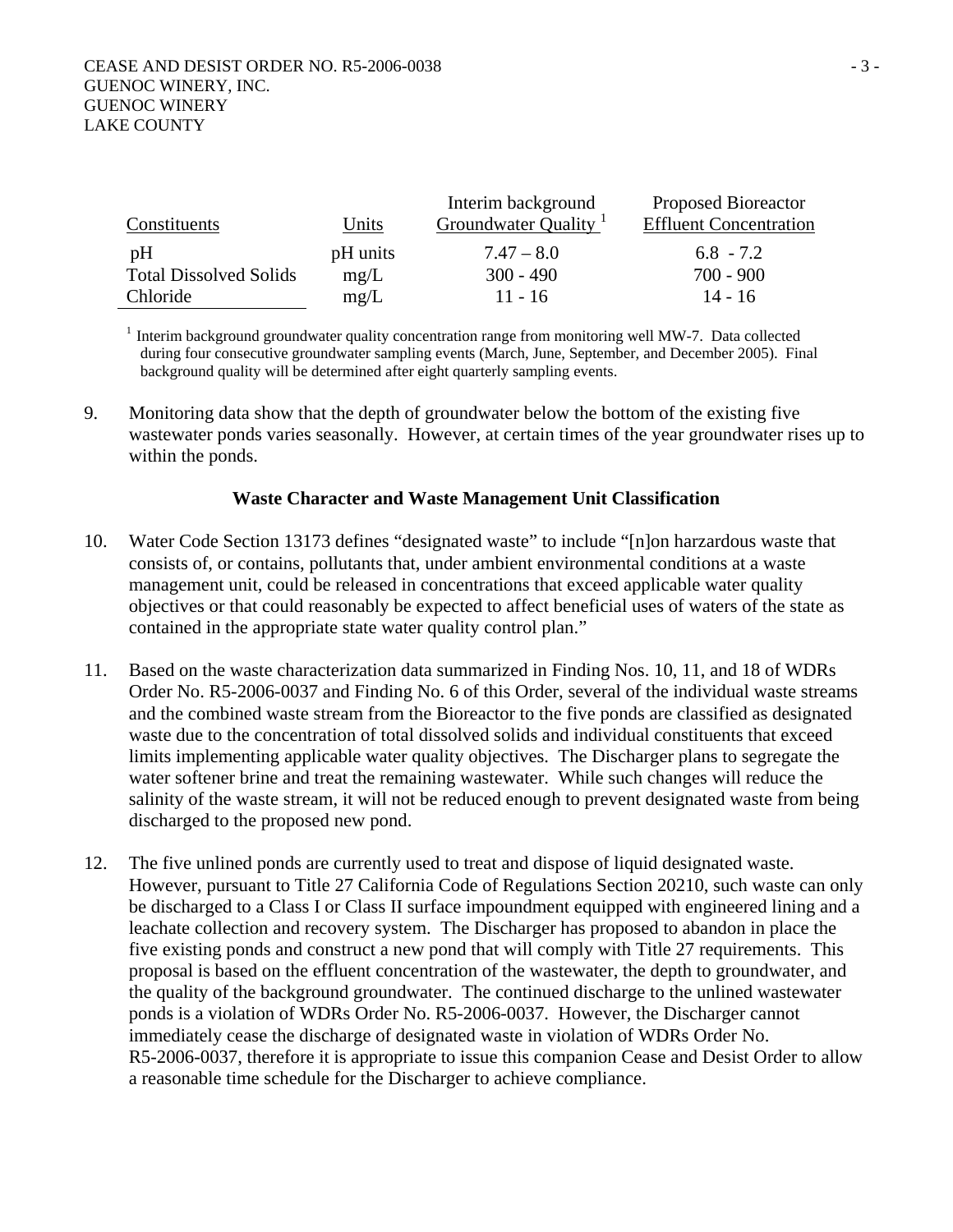13. Data from monitoring wells MW-2 through MW-7 show that groundwater exceeds the Groundwater Limitations, and is in conflict with State Water Board Resolution No. 68-16. The quality of wastewater discharged to Pond Nos. 1 through 5 significantly exceeds water quality objectives for certain waste constituents. As found in the previous WDRs and reiterated in WDRs Order No. R5-2006-0037, the data demonstrate that waste discharge to ponds has caused violations of groundwater quality objectives. In 2003, the discharge to the ponds was classified as a discharge of designated waste, and the Discharger was provided with a time schedule to line the pond per Title 27 or reduce the concentrations of the waste constituents entering the ponds such that designated waste is no longer discharged. While the Discharger has submitted a RWD proposing treatment of the waste, the resulting effluent is still considered designated waste, based on the effluent concentration of the wastewater, the depth to groundwater, and the quality of the background groundwater*.* As explained in Finding No. 68 of WDRs Order No. R5-2006-0037, the discharge does not qualify for exemption from the requirements of Title 27. Therefore, the new Pond A must be regulated under Title 27 of the CCR.

## **Regulatory Considerations**

- 14. As a result of the events and activities described in WDRs Order No. R5-2006-0037 and this Order, the Regional Board finds that the Discharger has discharged waste in violation of the previous WDRs, and will not be able to fully comply with WDRs Order No. R5-2006-0037 until certain technical studies and modifications to the wastewater treatment, storage and disposal system are completed. It is appropriate to impose a reasonable schedule for compliance with all requirements of WDRs Order No. R5-2006-0037.
- 15. The *Water Quality Control Plan for the Sacramento River and San Joaquin River Basins, Fourth Edition* revised September 2004 (hereafter Basin Plan) designates beneficial uses, establishes water quality objectives, contains implementation plans and policies for protecting waters of the basin, and incorporates by reference plans and policies adopted by the State Water Resources Control Board. Pursuant to §13263(a) of the California Water Code (CWC), waste discharge requirements must implement the Basin Plan.
- 16. Surface water drainage is to Bucksnort Creek, which is a tributary to Putah Creek, which is tributary to Lake Berryessa.
- 17. The Basin Plan designates the beneficial uses of Lake Berryessa as municipal and domestic supply; agricultural supply; power generation; water contact recreation; noncontact water recreation; warm freshwater habitat; cold freshwater habitat; spawning, reproduction and/or early development of warm freshwater aquatic organisms; and wildlife habitat.
- 18. The beneficial uses of underlying groundwater are municipal and domestic water supply, agricultural supply, industrial service supply, and industrial process supply.
- 19. Section 13301 of the California Water Code states in part: *"When a Regional Board finds that a discharge of waste is taking place or threatening to take place in violation of the requirements or discharge prohibitions prescribed by the regional board or the state board, the board may issue*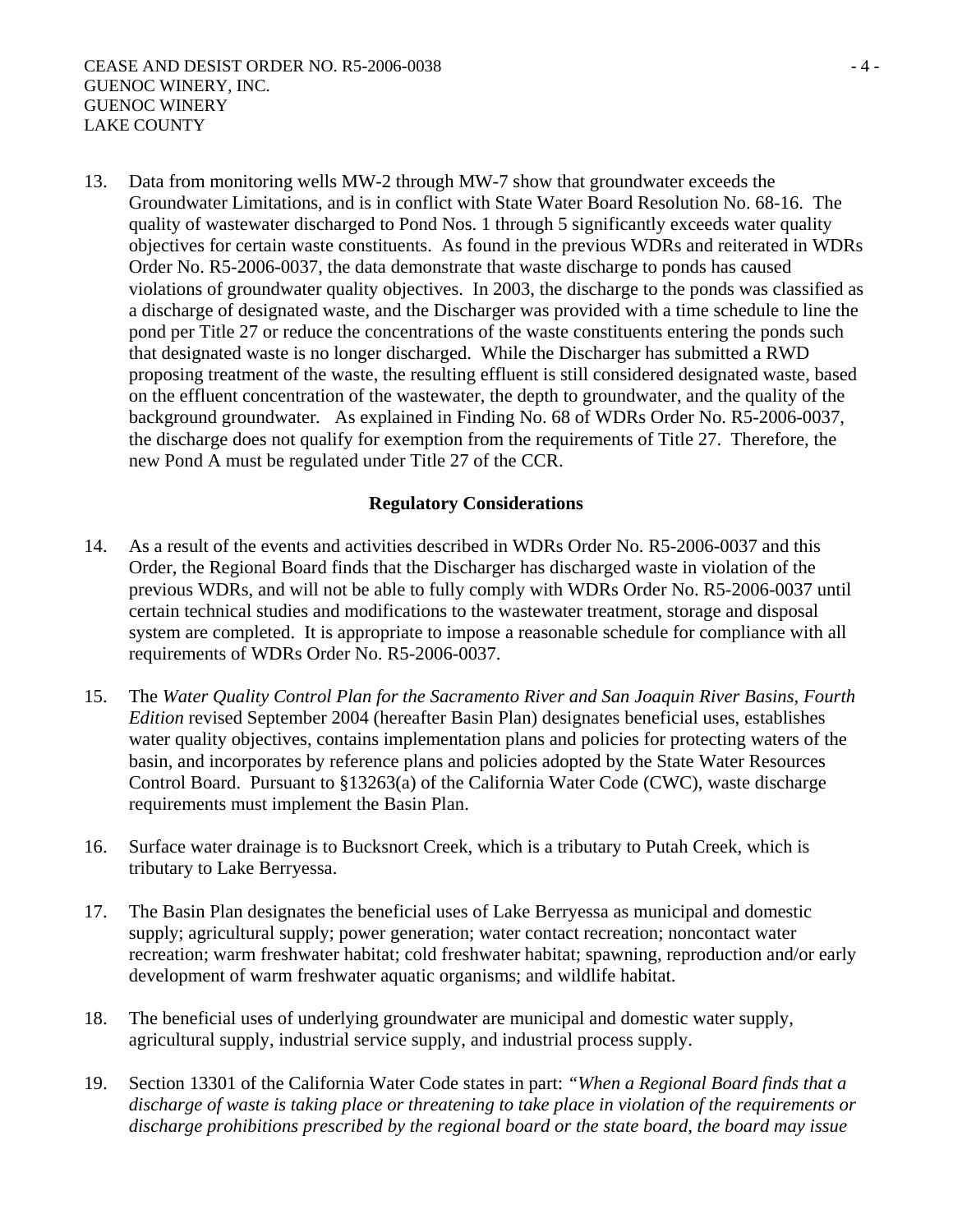*an order to cease and desist and direct that those persons not complying with the requirements or discharge prohibitions (a) comply forthwith, (b) comply in accordance with a time schedule set by the board, or (c) in the event of a threatened violation, take appropriate remedial or preventive action."* 

- 20. Section 13304(a) of the California Water Code states in part: "*Any person who has discharged or discharges waste into waters of this state in violation of any waste discharge requirement or other order or prohibition issued by a regional board or the state board, or who has caused or permitted, causes or permits, or threatens to cause or permit any waste to be discharged or deposited where it is, or probably will be, discharged into the waters of the state and creates, or threatens to create, a condition of pollution or nuisance, shall upon order of the regional board, clean up the waste or abate the effects of the waste, or, in the case of threatened pollution or nuisance, take other necessary remedial action, including, but not limited to, overseeing cleanup and abatement efforts…"*
- 21. Section 13267(b) of the California Water Code states: *"In conducting an investigation specified in subdivision (a), the regional board may require that any person who has discharged, discharges, or is suspected of having discharged or discharging, or who proposes to discharge waste within its region, or any citizen or domiciliary, or political agency or entity of this state who has discharged, discharges, or is suspected of having discharged or discharging, or who proposes to discharge, waste outside of its region that could affect the quality of waters within its region shall furnish, under penalty of perjury, technical or monitoring program reports which the regional board requires. The burden, including costs, of these reports shall bear a reasonable relationship to the need for the report and the benefits to be obtained from the reports. In requiring those reports, the regional board shall provide the person with a written explanation with regard to the need for the reports, and shall identify the evidence that supports requiring that person to provide the reports."*
- 22. The required technical reports and modifications to the wastewater treatment system are necessary to assure compliance with WDRs Order No. R5-2006-0037 and this Order, and to assure protection of public health and safety. The Discharger owns and operates the facility that discharges the waste subject to this Order.
- 23. The issuance of this Order is an enforcement action by a regulatory agency and is exempt from the provisions of the California Environmental Quality Act, pursuant to Section 15321(a)(2), Title 14, California Code of Regulations.
- 24. On 5 May 2006, in Rancho Cordova, California, after due notice to the Discharger and all other affected persons, the Regional Board conducted a public hearing at which evidence was received to consider a Cease and Desist Order.
- 25. Any person affected by this action of the Regional Board may petition the State Water Resources Control Board to review the action in accordance with Section 2050 through 2068, Title 23, California Code of Regulations. The petition must be received by the State Water Resources Control Board, Office of Chief Counsel, P.O. Box 100, Sacramento, CA, 95812-0100, within 30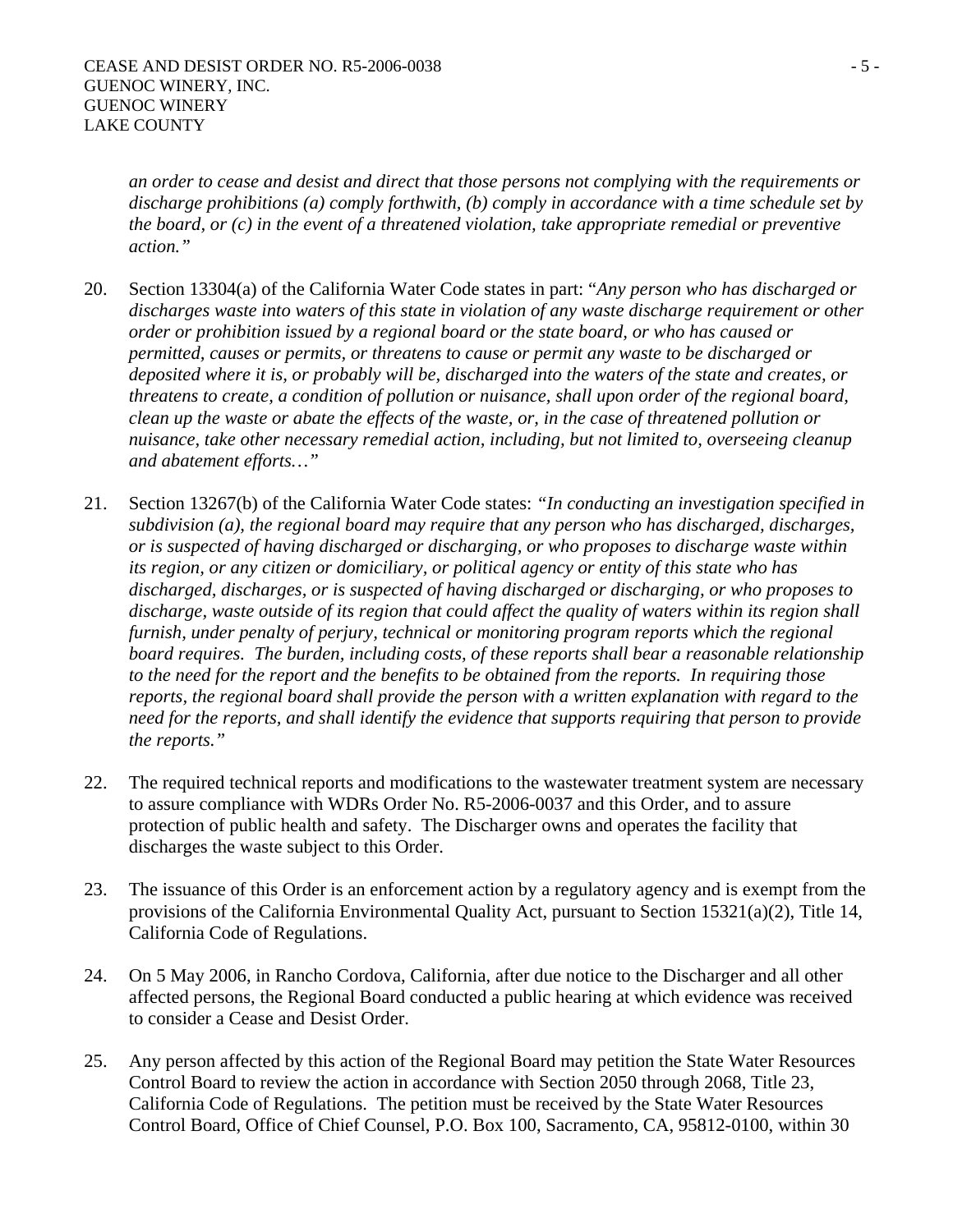days of the date on which the Regional Board action took place. Copies of the law and regulations applicable to filing petitions are available at http://www.waterboards.ca.gov/water\_laws/index.html and also will be provided upon request.

**IT IS HEREBY ORDERED** that, pursuant to Sections 13301 and 13267 of the California Water Code, Guenoc Winery, Inc. its agents, successors, and assigns, shall in accordance with the following tasks and time schedule, implement the following measures to ensure long-term compliance with WDRs Order No. R5-2006-0037 or any superceding permits or orders issued by the Regional Board.

Any person signing a document submitted under this Order shall make the following certification:

*"I certify under penalty of law that I have personally examined and am familiar with the information submitted in this document and all attachments and that, based on my knowledge and on my inquiry of those individuals immediately responsible for obtaining the information, I believe that the information is true, accurate, and complete. I am aware that there are significant penalties for submitting false information, including the possibility of fine and imprisonment."* 

1. **Effective immediately**, the Discharger shall comply with all requirements set forth in WDRs Order No. R5-2006-0037, with the exception of Discharge Specification B.8, Solids/Sludge Disposal Requirement E.1, the Effluent Limitations, and the Groundwater Limitations.

Compliance with Discharge Specification B.8, Solids/Sludge Disposal Requirement E.1, and the Effluent Limitations shall commence no later than **1 October 2006**. Compliance with the Groundwater Limitations shall commence no later than **1 July 2007**.

- 2. By **1 July 2006,** the Discharger shall submit a *Report of Waste Discharge (RWD)* containing a design for a new pond that complies with Title 27 and a timeline that shows that the pond will meet the prescriptive standards and performance goals of Title 27 no latter than **1 July 2007.** The RWD shall contain all applicable information required under Section 21710 through 21760 of Title 27, shall demonstrate that the pond will be constructed in accordance with applicable sections 20200 through 20375 of Title 27, and shall demonstrate how the pond will be monitored in accordance with Section 20380 through 20430 of Title 27. In addition, the RWD shall contain a final detailed water balance showing that the proposed pond will be large enough to meet the storage and disposal requirements, as well as be designed per the general description contained in Findings No. 19-28 of WDRs Order No. R5-2006-0037.
- 3. The discharge of wastewater to DDA-1 after **1 September 2006** is prohibited.
- 4. Effective **1 October 2006** the Bioreactor shall be installed and fully functional. From this date forward, wastewater shall be treated in the Bioreactor prior to being discharged to any wastewater pond.
- 5. Effective **1 October 2006**, wastewater discharged to the pond and to DDA-2 shall not exceed the monthly average effluent limits, or any lower limits necessary to comply with the Groundwater Limitations, as listed in WDRs Order No. R5-2006-0037.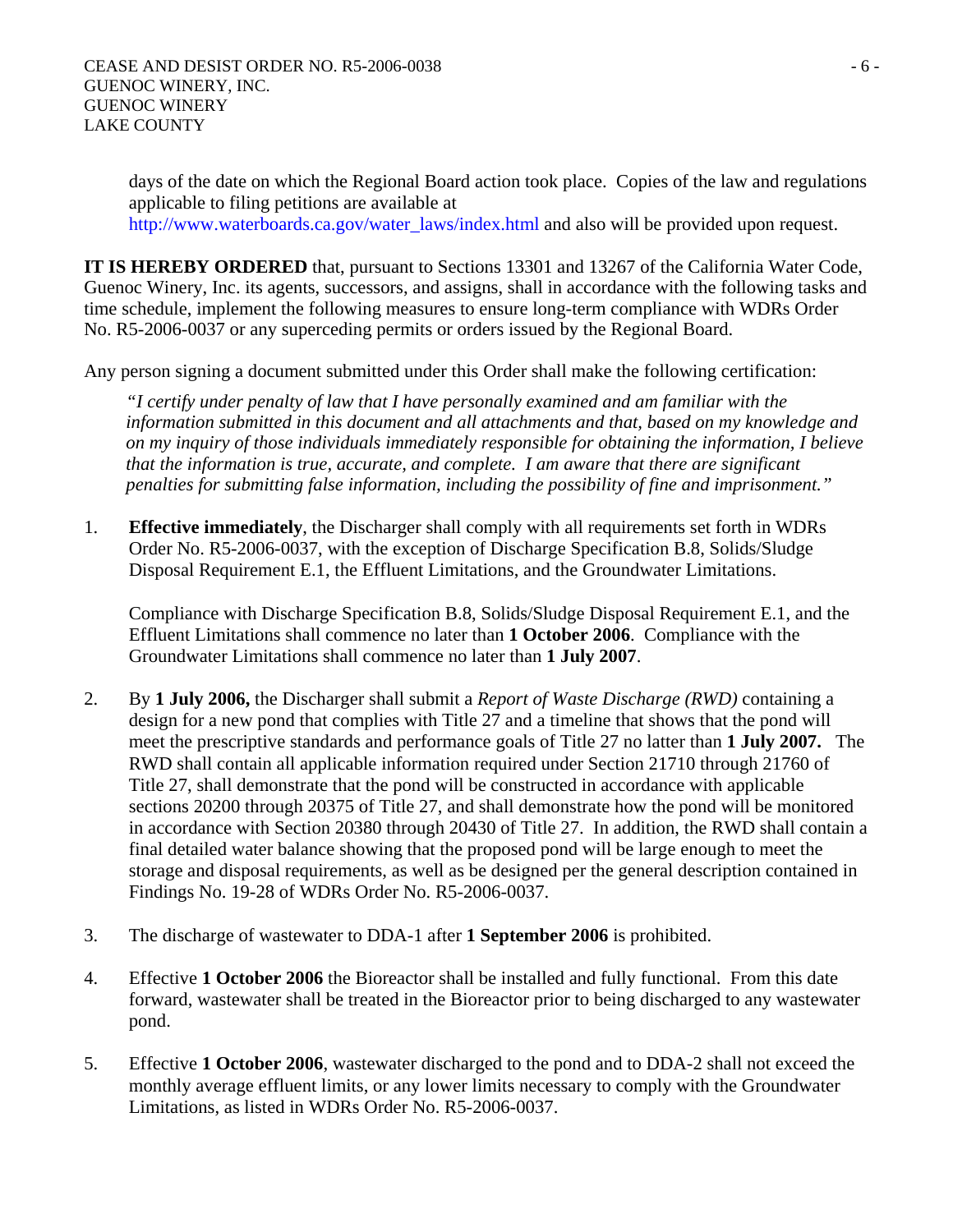- 6. By **1 December 2006,** the Discharger shall submit a report certifying that the Bioreactor treatment system has been constructed in accordance with this Order, and in particular, with Findings Nos. 14 through18 of WDRs Order No. R5-2006-0037. The report shall show that the system has been constructed, is fully operational, and as of 1 October 2006 was treating wastewater to the levels prescribed by the Effluent Limitations of WDRs Order No. R5-2006-0037. The report shall also:
	- a. Certify that the waste is no longer being discharged to DDA-1;
	- b. Document that a flow meter has been installed to measure winery process water flows into the pond;
	- c. Document that the water softener backwash brine has been removed from the waste stream entering the Bioreactor, is stored in a manner that will not impact the underlying groundwater, and will be periodically hauled off-site for disposal at an appropriately permitted facility.
- 7. Groundwater adversely affected by past and ongoing wastewater discharge shall be restored to a quality determined to be consistent with State Board Resolution No. 92-49 and with State Board Resolution No. 68-16, as determined by the Regional Board after receipt of appropriate technical investigations and reports. Unless present facts are altered, groundwater shall be restored to comply with the background groundwater quality determined as a result of the report due by Provision G.1.f of WDRs Order No. R5-2006-0037.
- 8. The Discharger shall submit the following technical reports by the required dates to address the groundwater degradation and pollution:
	- i. By **1 November 2006**, an *Engineering Feasibility Study* (EFS) that assesses the feasibility and effectiveness of various remedial options to return impacted groundwater to background levels as measured in the background monitoring well. For the purpose of the EFS, "background" shall be as defined in Finding No. 42 of the WDRs. The report shall contain information listed in Attachment A of this Order.
		- ii. By **1 April 2007**, a *Corrective Action Plan* (CAP) to implement the best remedy selected from the EFS to return impacted groundwater to background levels as measured in background monitoring well(s). Background shall be as defined in the *Background Groundwater Quality Determination Report* required by Provision G.1.f of WDRs Order No. R5-2006-0037. The report shall contain information listed in Attachment B of this Order.
		- iii. By **15 September 2007**, a report certifying that the CAP has been implemented (i.e., cleanup measures have begun) in compliance with this Order.
- 9. Effective **1 July 2007**, the discharge of designated waste to any wastewater pond that is neither exempt from Title 27 nor constructed to comply with the prescriptive standards and performance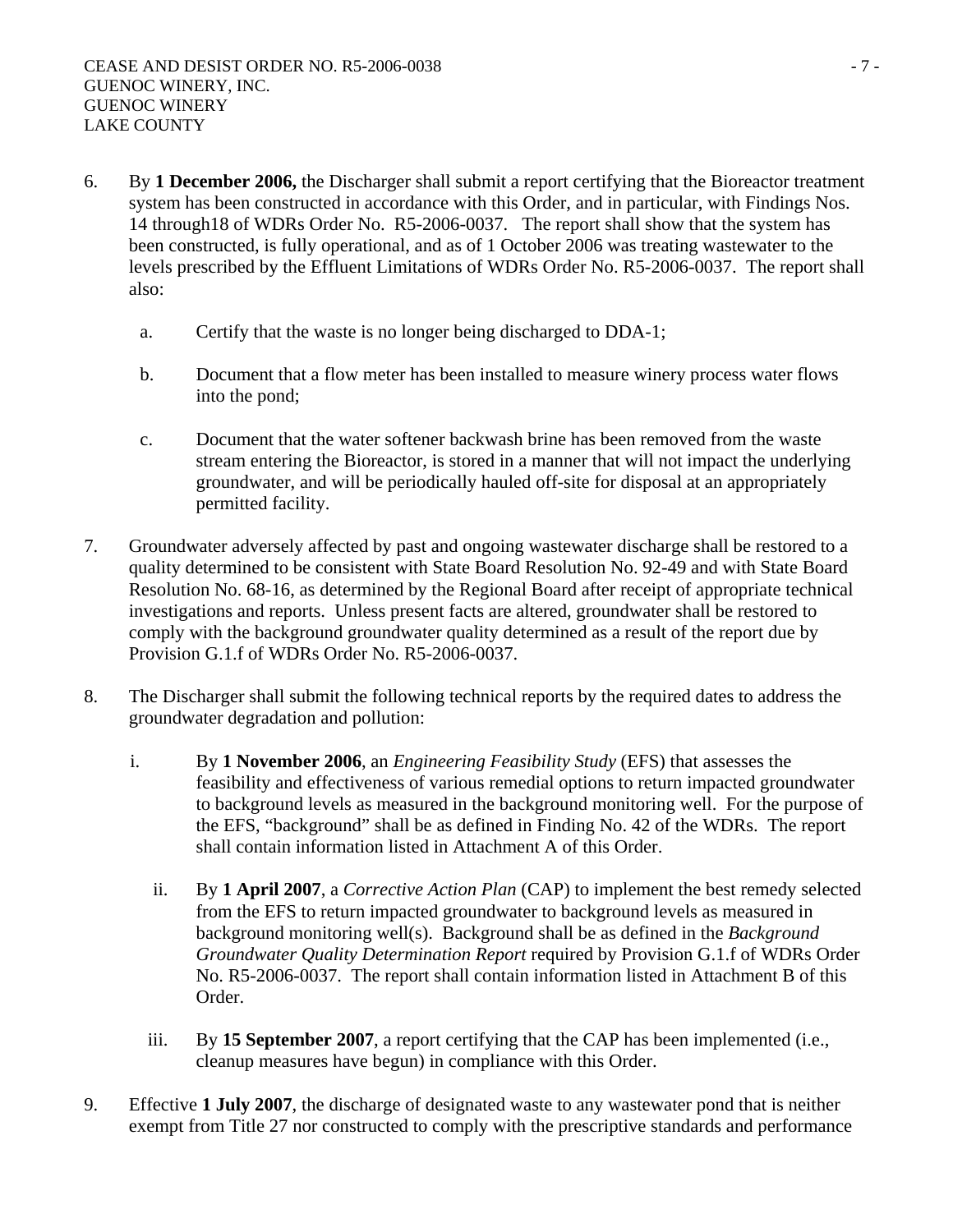goals of Title 27 is prohibited. A report certifying compliance with this provision shall be submitted by **1 August 2007**.

10. **Beginning 1 August 2006**, and by the first day of the second month following each calendar quarter **(i.e., by 1 February, 1 May, 1 August, and 1 November each year)**, the Discharger shall submit a progress report describing the work completed to date regarding each of the reporting requirements described above.

In addition to the above, the Discharger shall comply with all applicable provisions of the California Water Code that are not specifically referred to in this Order.

All technical reports required herein that involve planning, investigation, evaluation, or design, or other work requiring interpretation and proper application of engineering or geologic sciences, shall be prepared by or under the direction of persons registered to practice in California pursuant to California Business and Professions Code, sections 6735, 7835, and 7835.1. As required by these laws, completed technical reports must bear the signature(s) and seal(s) of the registered professional(s) in a manner such that all work can be clearly attributed to the professional responsible for the work.

If, in the opinion of the Executive Officer, the Discharger fails to comply with the provisions of this Order, the Executive Officer may refer this matter to the Attorney General for judicial enforcement or may issue a complaint for administrative civil liability.

Failure to comply with this Order may result in the assessment of an Administrative Civil Liability up to \$1,000 or up to \$10,000 per day of violation, depending on the violation, pursuant to the California Water Code, including sections 13268, 13350, and 13385. The Regional Board reserves its right to take any enforcement actions authorized by law.

I, PAMELA C. CREEDON, Executive Officer, do hereby certify the foregoing is a full, true, and correct copy of an Order adopted by the California Regional Water Quality Control Board, Central Valley Region, on 5 May 2006.

PAMELA C. CREEDON, Executive Officer

Attachment A: Items to be Included in an Engineering Feasibility Study Attachment B: Items to be Included in a Corrective Action Plan

GJC/WSW:19-May-06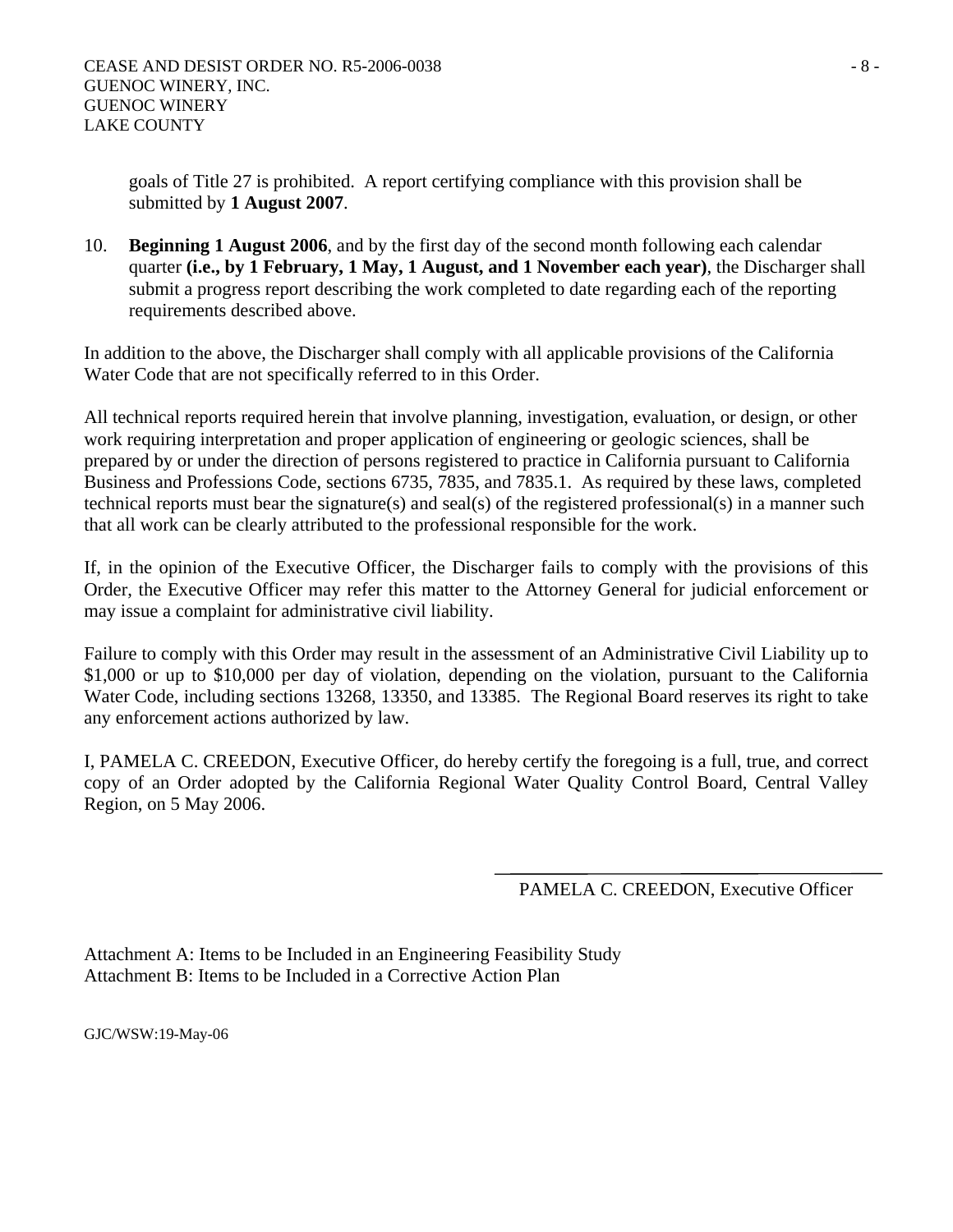# **ATTACHMENT A**

# **ITEMS TO BE INCLUDED IN AN ENGINEERING FEASIBILITY STUDY CEASE AND DESIST ORDER NO. R5-2006-0038 GUENOC WINERY, INC. GUENOC WINERY LAKE COUNTY**

The outline below is a minimum requirement for items to be included and discussed in the text of all feasibility studies/remedial option evaluation reports submitted to the Board. Reports must be signed by a registered geologist, certified engineering geologist, or civil engineer registered or certified by the state of California.

- I. Purpose of Feasibility Study
- II. Background
	- A. Description of Facility
	- B. Site History
		- 1. Years of Operation
		- 2. Chemical Use
		- 3. Chemical Releases (Potential and Documented)
	- C. Geology
		- 1. Regional
		- 2. Local, soil type, lithology, lateral extent of lithologic units
	- D. Hydrogeology
		- 1. Aquifers, Aquitards, Perched Aquifers
		- 2. Groundwater flow rates, directions, recharge, discharge
		- 3. Groundwater Use
		- 4. Extraction and injection wells affect on groundwater flow
	- E. Surface Water
		- 1. Losing or gaining streams, ponds etc.
		- 2. Hydraulic connection with aquifers
	- F. Local Land Use
	- G. Previous Investigation and Remedial Actions
- II. Nature and Extent of Contamination
	- A. Contaminants in Soils
		- 1. Types and Concentrations
		- 2. Lateral and Vertical Extent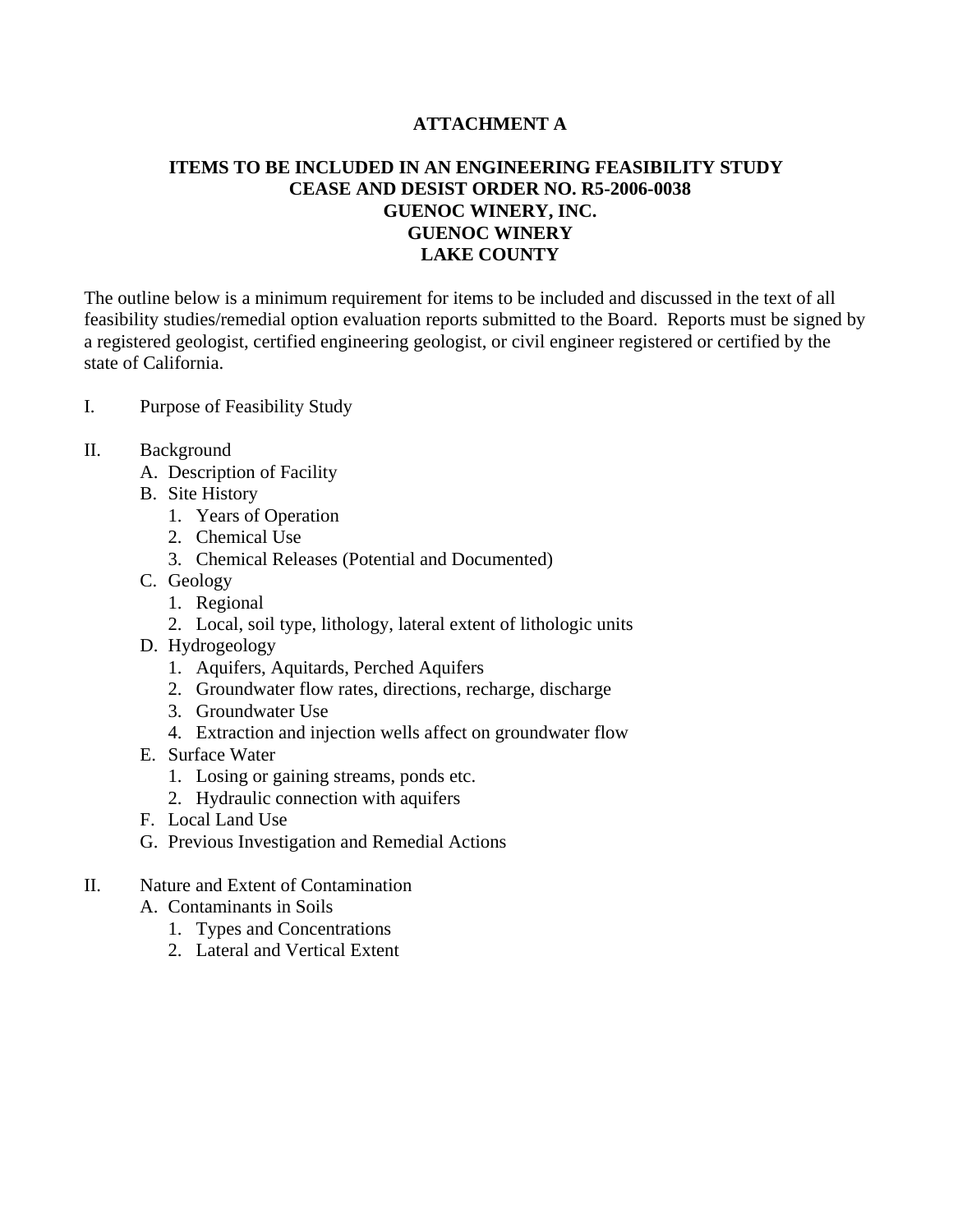- B. Pollutants in Groundwater
	- 1. Types and Concentrations
	- 2. Lateral and Vertical Extent (including Perched Zones)
- III. Contaminant Fate and Transport
	- A. Contaminant Properties
		- 1. Mobility
		- 2. Toxicity
		- 3. Half-life
		- 4. Chemical and biological degradation
	- B. Contaminant Transport based on Soil and Aquifer Properties
- IV. Remedial Action Objectives
- V. Description of Remedial Action Alternatives at a minimum, 3 alternatives must be considered
	- A. Alternative that meets background levels
	- B. Alternative that meets water quality objectives
	- C. Alternative that meets levels between background and water quality objectives
- VI. Evaluation of Remedial Action Alternatives
	- A. Overall Protectiveness of Human Health and the Environment
	- B. Compliance with Laws and Regulations
	- C. Long Term Effectiveness and Permanence
	- D. Reduction of Toxicity, Mobility, and Volume
	- E. Short Term Effectiveness
	- F. Implementability
	- G. Cost
	- F. State and Community Acceptance
- VII. Potential Impacts of Remedial Actions
- VIII. Estimated Project Schedule for Each Alternative
- IX. Preferred Alternative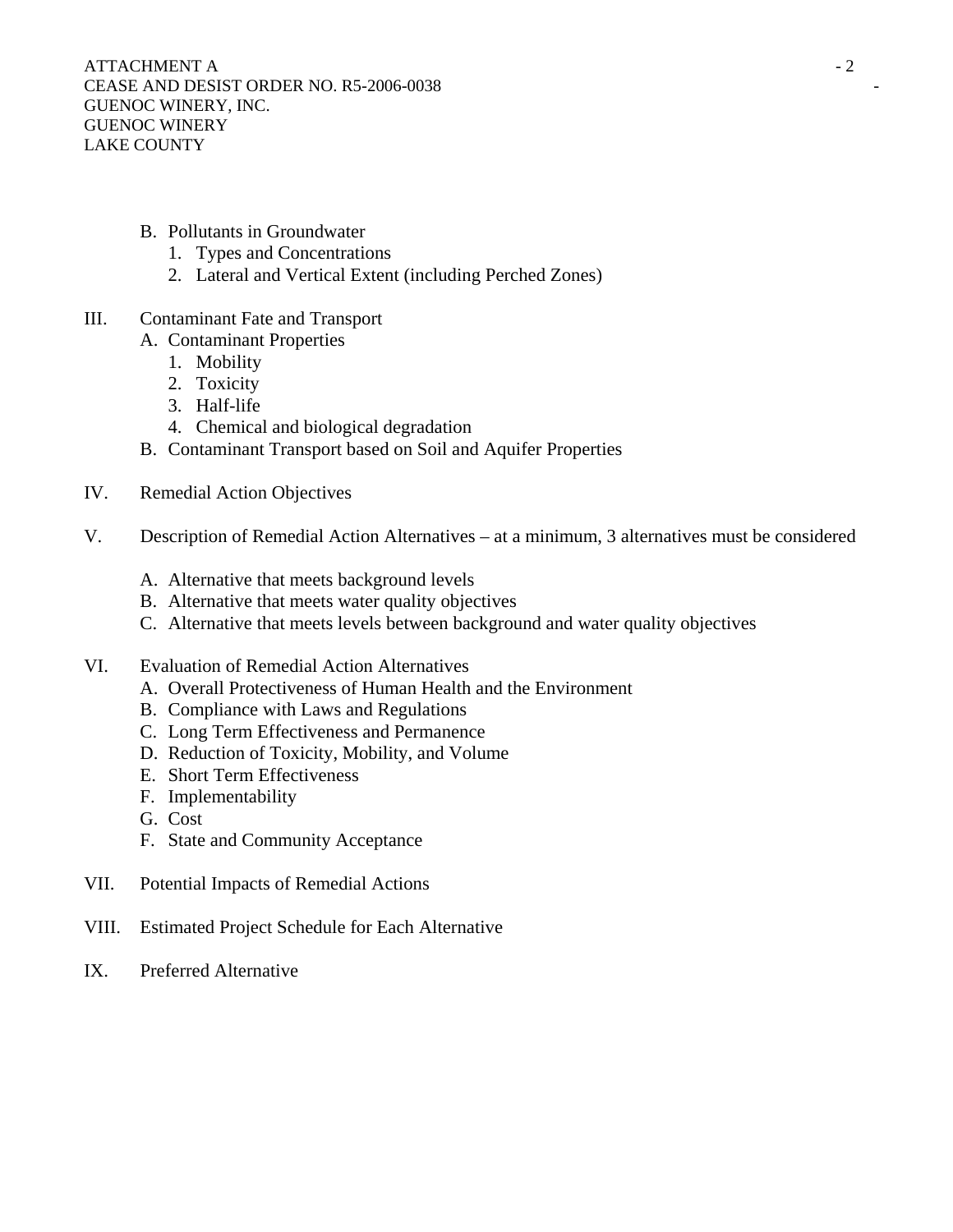## **ATTACHMENT B**

# **ITEMS TO BE INCLUDED IN A CORRECTIVE ACTION PLAN CEASE AND DESIST ORDER NO. R5-2006-0038 GUENOC WINERY, INC. GUENOC WINERY LAKE COUNTY**

The outline below is a minimum requirement for items to be included and discussed in the text of all cleanup plans submitted to the Regional Board. All reports must be signed and stamped by a registered geologist, certified engineering geologist, or civil engineer registered or certified by the State of California. Other pertinent information specific to each individual investigation also should be included.

#### I. INTRODUCTION

- A. Site Assessment and characteristics Site Background Site description and location Site history Historic and current operations conducted at the site correlated to site contamination Existing and planned use of the site Present and historic chemical usage and handling procedures Site geology and hydrogeology Condition of surface and/or subsurface soil All previous investigations with reference to relevant documents
- B. Nature and Extent of Soil and Groundwater Contamination
	- 1. Constituents and concentrations, including background concentrations
	- 2. Lateral and vertical extent
	- 3. Site maps to show above, including locations of any groundwater monitoring wells relative to soil and groundwater contamination

## II. SUMMARY OF SELECTED REMEDIATION ALTERNATIVE

 Discussion of selected remedial alternative Discussion of implementation of remedial alternative Summary of field activities Summary of bench-scale testing Summary of aquifer testing Remedial investigation results Summary of remedial goals Compliance with Federal and State regulations, if applicable

#### III. TREATMENT SYSTEM DESIGN AND IMPLEMENTATION

 Conceptual Model/Remedial Design **Overview** 

Equipment selection and operation

System schematics (layout, instrumentation, and controls)